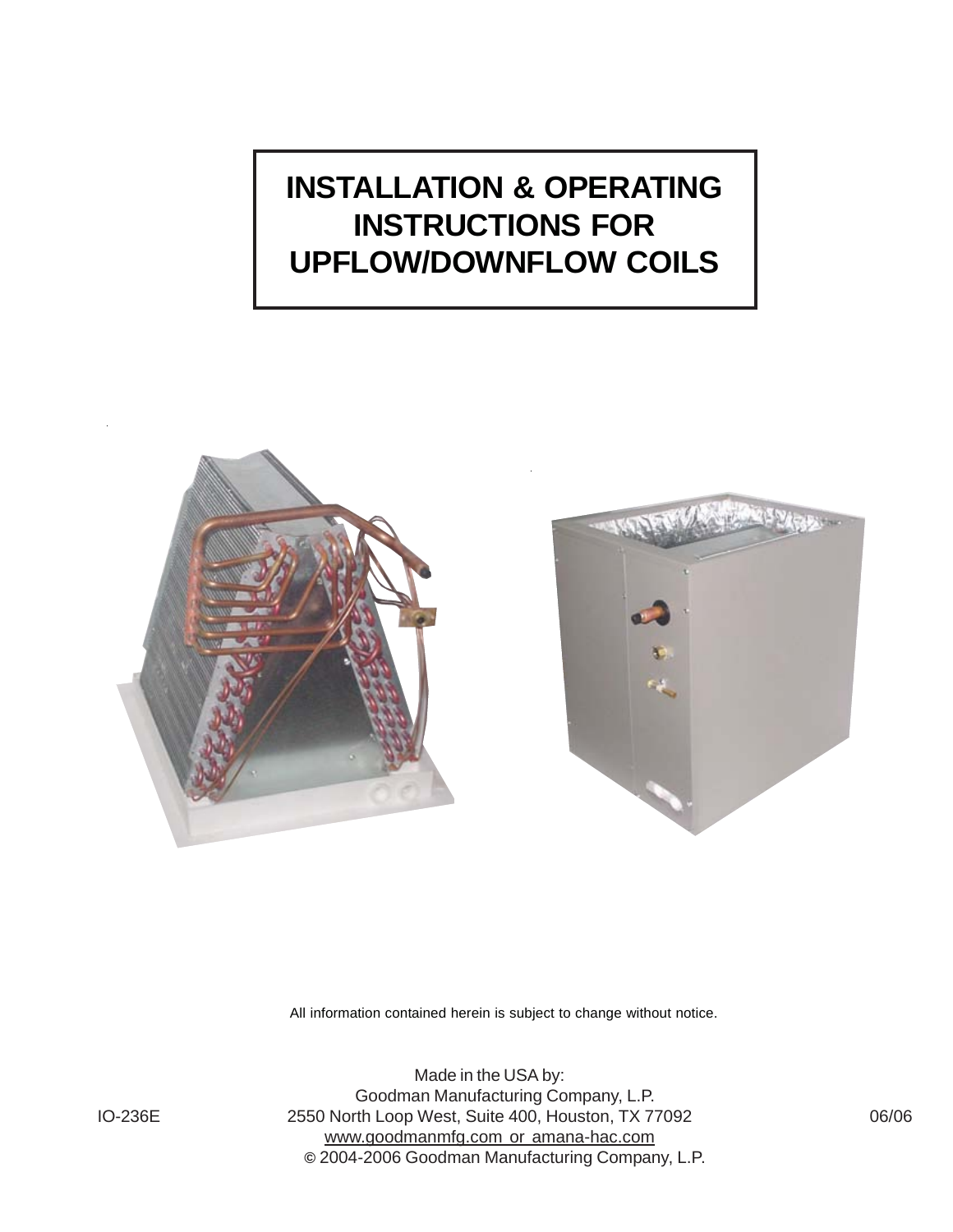### **INDEX**

#### **INTRODUCTION**

#### **Checking Product Received**

Upon receiving the product, inspect it for damage from shipment. Claims for damage, either shipping or concealed, should be filed immediately with the shipping company. Check the product to determine if it is correct. In the event an incorrect product is shipped, it must be returned to the supplier and must NOT be installed. The manufacturer assumes no responsibility for installation of incorrectly shipped products.

#### **Before Beginning Installation**

Carefully read all instructions for the installation prior to installing product. Make sure each step or procedure is understood and any special considerations are taken into account before starting installation. Assemble all tools, hardware and supplies needed to complete the installation. Some items may need to be purchased locally. Make sure everything needed to install the product is on hand before starting.

### **REPLACEMENT PARTS**

#### **Ordering Parts**

When reporting shortages or damages, or ordering repair parts, give the complete product model and serial numbers as stamped on the product. Replacement parts for this product are available through your contractor or local distributor. For the location of your nearest distributor consult the white business pages, the yellow page section of the local telephone book or contact:

#### SERVICE PARTS DEPARTMENT GOODMAN MANUFACTURING COMPANY, L.P. 2550 NORTH LOOP WEST, SUITE 400 HOUSTON, TEXAS 77092 (713) 861 – 2500

#### **IMPORTANT SAFETY INSTRUCTIONS Recognize Safety Symbols, Words, and Labels**

The following symbols and labels are used throughout this manual to indicate immediate or potential hazards. It is the owner's responsibility to read and comply with all safety information and instructions accompanying these symbols. Failure to heed safety information increases the risk of serious personal injury or death, property damage and/or product damage.

## **DANGER**

IMMEDIATE HAZARDS WHICH **WILL** RESULT IN PROPERTY DAMAGE, PRODUCT DAMAGE, SEVERE PERSONAL INJURY OR DEATH.

## **WARNING**

HAZARDS OR UNSAFE PRACTICES **COULD** RESULT IN PROPERTY DAMAGE, PRODUCT DAMAGE, SEVERE PERSONAL INJURY OR DEATH.

### **CAUTION**

HAZARDS OR UNSAFE PRACTICES WHICH **MAY** RESULT IN PROPERTY DAMAGE, PRODUCT DAMAGE, PERSONAL INJURY OR DEATH.

#### **CODES AND REGULATIONS**

#### **IMPORTANT**

"The United States Environmental Protection Agency ("EPA") has issued various regulations regarding the introduction and disposal of refrigerants in this unit. Failure to follow these regulations may harm the environment and can lead to the imposition of substantial fines. These regulations may vary by jurisdiction. A certified technician must perform the installation and service of this product. Should questions arise, contact your local EPA office.

This product is designed and manufactured to permit installation in accordance with national codes. It is the installer's responsibility to install this unit in accordance with national codes and/or prevailing local codes and regulations.

#### **APPLICATION INFORMATION**

- 1. Coil must be installed upstream (discharge air) of the furnace.
- 2. Condensate Drain Piping In all cooling applications, a secondary drain pan should be provided by the installer and placed under the entire unit with a separate drain line properly sloped and terminated in an area visible to the owner. This secondary drain pan can provide extra protection to the area under the unit should the primary drain plug up and overflow. As expressed in our product warranty, Goodman will not be liable for any damages, structural or otherwise due to the failure to follow this installation requirement.

Condensate drain connections are located in the drain pan at the bottom of the coil/enclosure assembly. The threaded fitting protrudes outside of the enclosure for connecting externally.

- 1. Ensure drain pan hole is NOT obstructed.
- 2. To prevent pottential sweating and dripping on to finished space, it may be necessary to insulate the condensate drain line located inside the building. Use Armaflex® or similar material.

A Secondary Condensate Drain Connection, now called for by many building codes, has been provided. The drain line is to be pitched 1/4" per foot to provide free drainage. A condensate trap should be installed to insure proper drainage.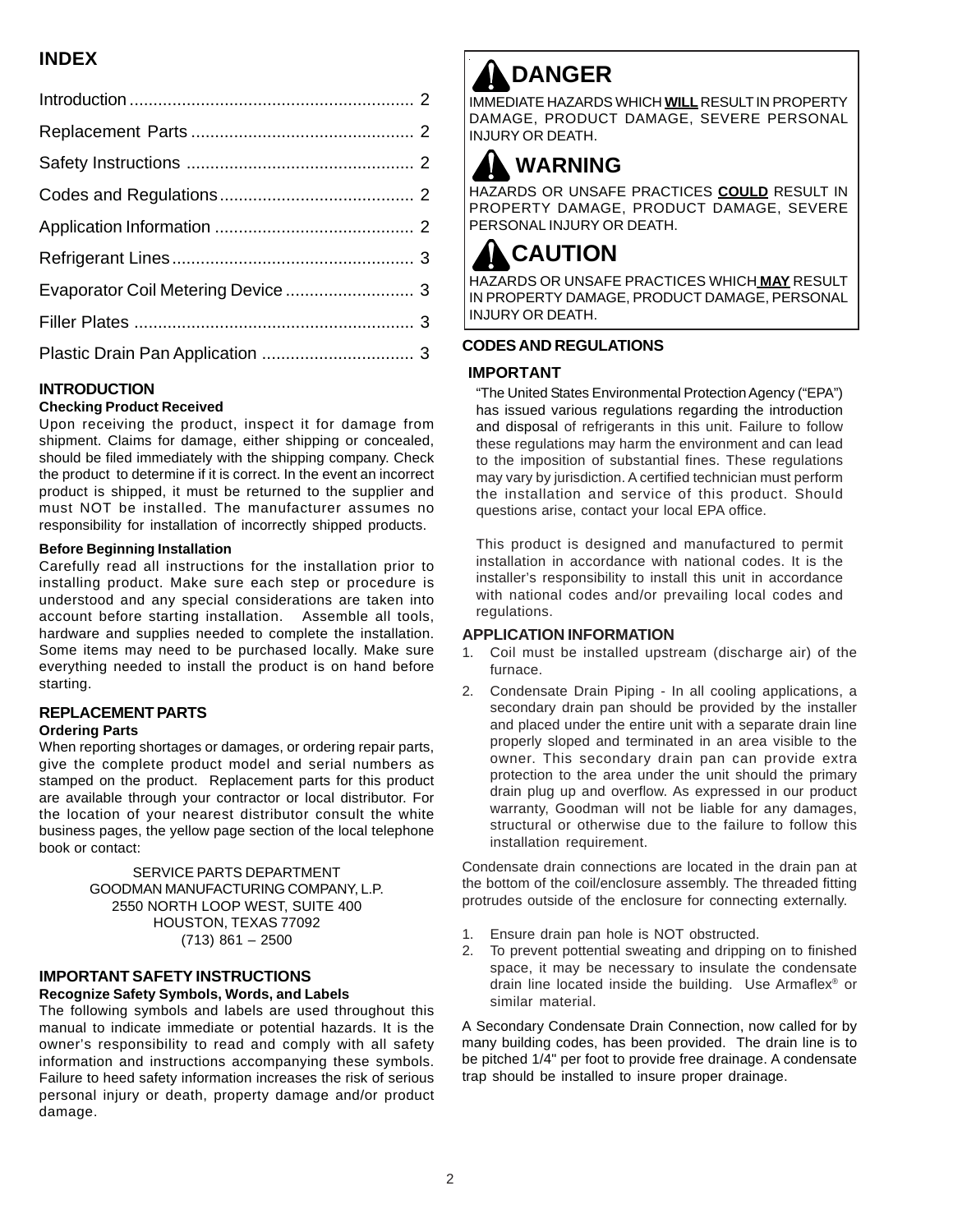**CAUTION** SECONDARY DRAIN IS NOT INSTALLED, THE SECONDARY ACCESS MUST BE PLUGGED.

#### **REFRIGERANT LINES**

**WARNING**

TO PROTECT THE UNIT WHEN WELDING CLOSE TO THE PAINTED SURFACES, THE USE OF A QUENCHING CLOTH IS STRONGLY ADVISED TO PREVENT SCORCHING OR MARRING OF THE EQUIPMENT FINISH. SOLDER WITH A MINIMUM OF 5% SILVER IS RECOMMENDED.

#### **Tubing Preparation**

All cut ends are to be round, burr free, and cleaned. Failure to follow this practice increases the chances for refrigerant leaks. The suction line is spun closed and requires a pipe cutter to remove the closed end.

#### **Post Brazing**

Quench all welded joints with water or a wet rag.

#### **Piping Size**

For the correct tubing size, follow the specification for the condenser/heat pump.

## **WARNING**

THIS COIL IS SHIPPED UNDER PRESSURE. FOLLOW THESE INSTRUCTIONS TO PREVENT INJURY **(SEE FIGURES 1 AND 2).**

- 1. Loosen the 13/16 nut *1 TURN ONLY*. No pressure loss indicates possible leak.
- 2. Remove the nut and discard the black or brass cap.
- 3. Remove the check piston to verify it is correct and then replace the piston. See piston kit chart in instructions.
- 4. Use a tube cutter to remove the spin closure on the suction line.
- 5. Remove the tailpiece clamped to the exterior.
- 6. Slide the 13/16 nut into position on the tailpiece. Braze tailpiece to the liquid tube.
- 7. Insert the suction line into the connection, slide the insulation and the rubber grommet at least 18" away from the braze joint. Braze suction line.
- 8. AFTER THE TAILPIECE HAS COOLED, confirm position of the white Teflon seal and hand tighten the nut.
- 9. Torque the 13/16 nut to 20-30 ft-lbs. [2.77-4.15 meter kg].
- 10. Replace suction line grommet and insulation.



**Figure 2**

#### **EVAPORATOR COIL METERING DEVICE**

The CAUF, CACF and CAPF models are equipped with a check style flowrater for refrigerant management. For most installations no change to the flowrater orifice is required. In mix-matched applications (condenser/heat pump is a different tonnage than the coil) a different flowrater orifice may be required. See the Goodman piston kit chart PKC-00\*. Consult your local distributor for the details regarding mix-matched orifice sizing.

#### **FILLER PLATES**

Filler plates are supplied on all 17.5, 21, & 24.5 inch chassis to be used for adapting the unit to a furnace one size smaller. Should the plenum and furnace openings be the same size, the filler plates should be removed.

#### **PLASTIC DRAIN PAN APPLICATION**

DO NOT USE THE COIL PAN THAT SHIPPED WITH THE UNIT ON AN **OIL** FURNACE OR ANY APPLICATION WHERE THE TEMPERATURE OF THE DRAIN PAN MAY EXCEED 300°F. A HIGH TEMPERATURE DRAIN PAN (KIT NUMBERS HTP-A, -B, -C AND –D FOR NOMINAL WIDTHS OF 14, 17.5, 21 AND 24.5-INCHES RESPECTIVELY) SHOULD BE USED FOR THIS TYPE OF APPLICATION. A FIELD FABRICATED METAL DRAIN PAN CAN ALSO BE USED. **CAUTION**